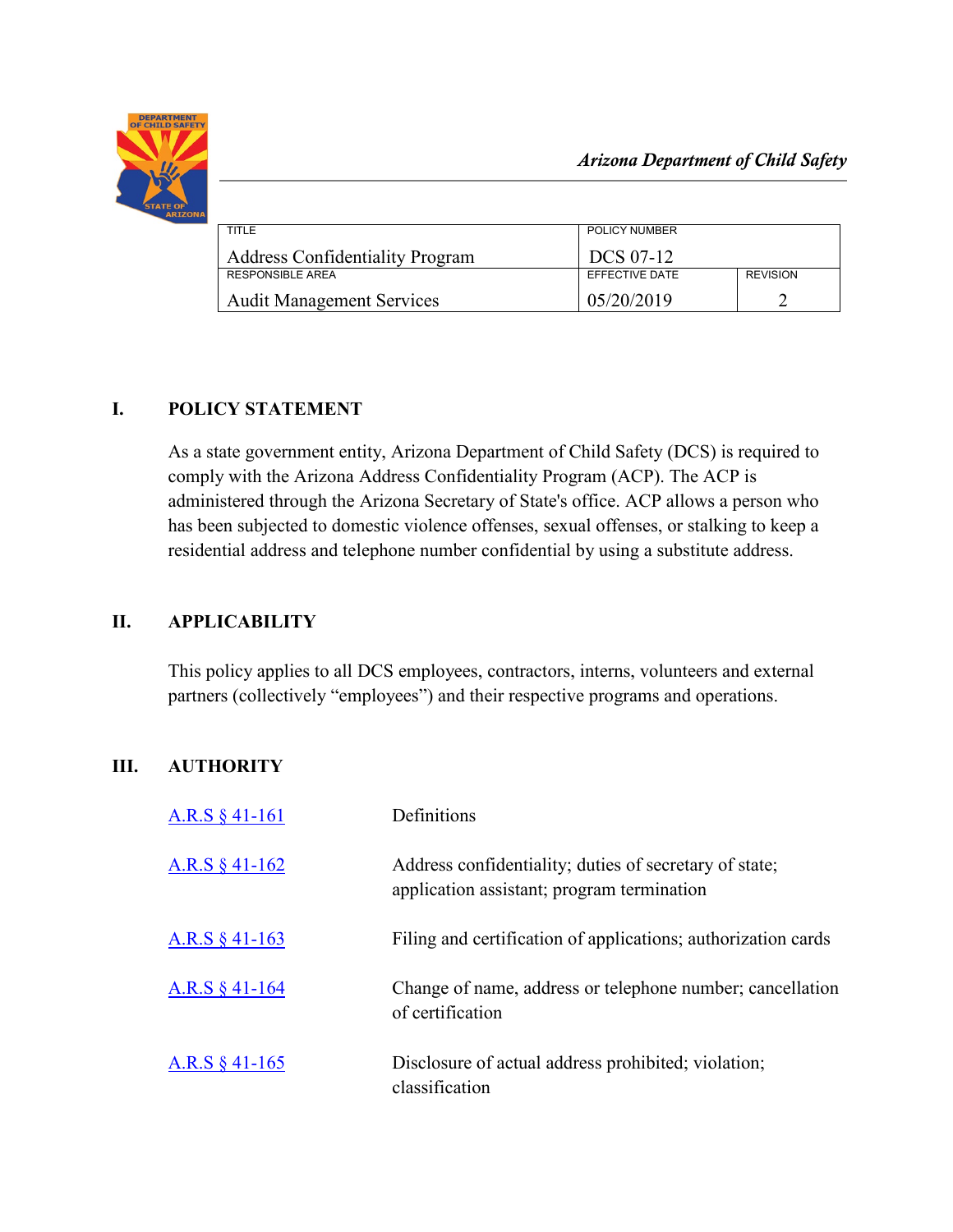| A.R.S $§$ 41-166 | Address use by state or local government entities |
|------------------|---------------------------------------------------|
| A.R.S $§$ 41-167 | Request for disclosure                            |
| A.R.S $§$ 41-168 | Nondisclosure of address in court proceedings     |

#### **IV. DEFINITIONS**

Actual address: The residential, work, or school address on an individual's Address Confidentiality Program application. The actual address includes the county and the voting precinct number.

Address Confidentiality Program (ACP): The program established by Title 41, Chapter 1, Article 3 of the Arizona Revised Statutes. The program is administered by the Secretary of State to protect the confidentiality of the actual address of a relocated victim of domestic violence, a sexual offense, or stalking.

Address Confidentiality Program Authorization Card: The card presented to an ACP participant by the Secretary of State's Office identifying the person as an ACP participant. The card contains the ACP substitute address, and the effective and expiration dates of the person's participation in the ACP program.

Audit Management Services: The team assigned to manage privacy.

Case Record Coordination Unit (CRCU): The DCS unit responsible for providing redacted DCS records to individuals who request them in a manner that complies with DCS policy and applicable law.

Date of issuance/date of certification: The date that the program participant applied to be certified in the program.

Department or DCS: The Arizona Department of Child Safety.

Employees: For the purpose of this policy, employee means all DCS full-time, part-time, intermittent, and temporary employees; contractors; interns; volunteers and external partners.

Expedited Disclosure: A request for disclosure of an ACP participant's actual address for use by a court, clerk of the court, criminal justice official, criminal justice agency, or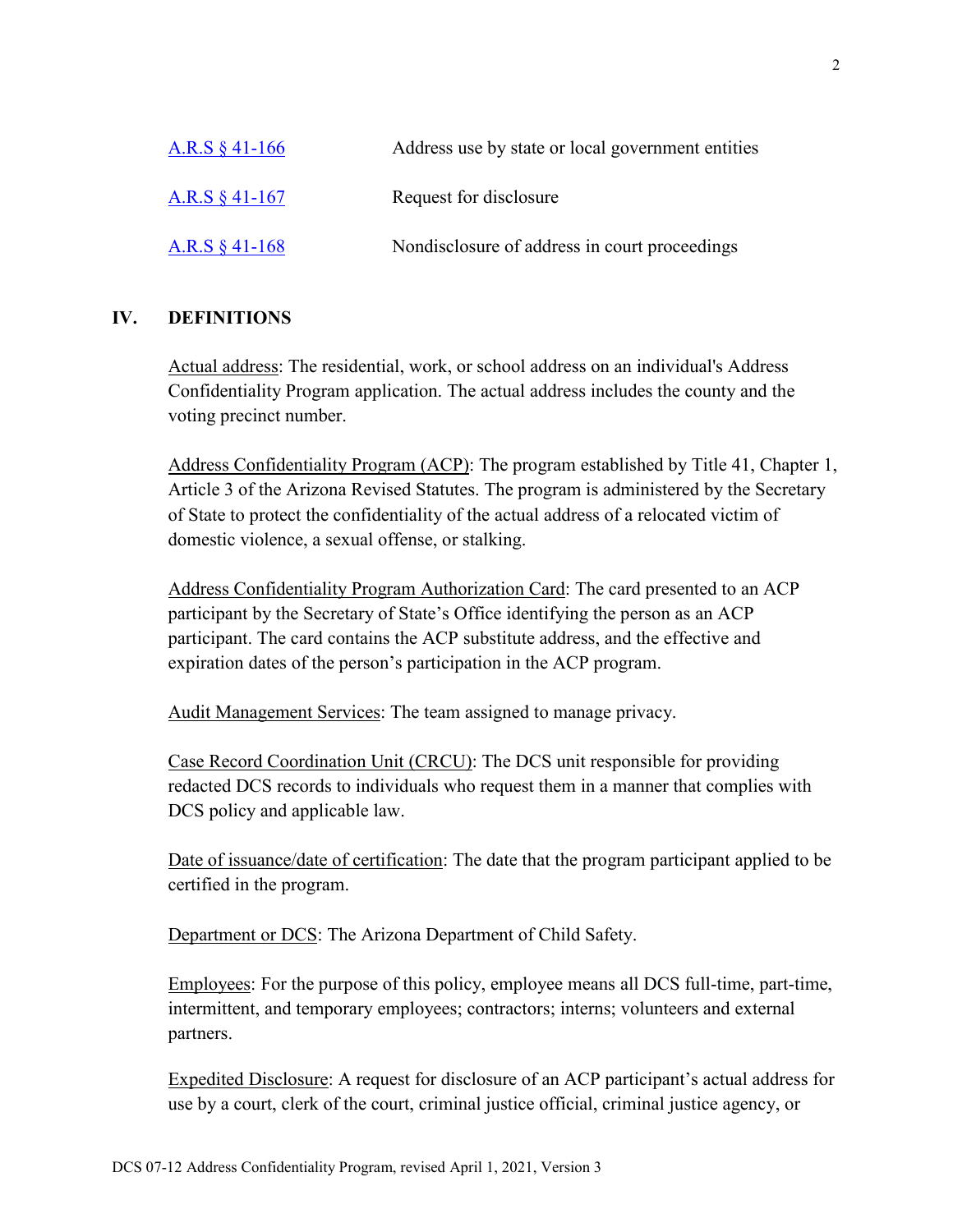probation department.

Leadership Team: Senior Leadership Team direct reports, who administer operational and program areas within DCS.

Non-Emergency Disclosure: The process for requesting disclosure of an ACP participant's actual address for a state or local government agency for statutory or administrative use.

Program participant: An individual accepted into and currently participating in the Address Confidentiality Program.

Record: All documents, papers, letters, maps, books, photographs, films, sound recordings, magnetic or other tapes, digital data, artifacts or other documentary material, regardless of physical form or characteristics, made or received pursuant to law or ordinance in connection with the transaction of public business by a state or local government entity.

Senior Leadership Team: Director and Deputy Director direct reports who manage operational and program areas within DCS.

State or local government entity: Every elected or appointed state or local public office, public officer or official, board, commission, bureau, committee, council, department, authority, agency, institution of higher education or other unit of the executive, legislative or judicial branch of this state. It also includes any city, town, county, public school or other kind of municipal, quasi-municipal or public corporation but does not include an agricultural improvement district.

Substitute address: An address that is designated by the Secretary of State under the Address Confidentiality Program and that is used instead of an actual address. This address is 1901 W. Madison Street, Apt. #XXX, Phoenix, AZ 85009-XXXX. All program participants have distinct apartment numbers.

## **V. POLICY**

A. Upon the request of the ACP participant, the substitute address (see "Definitions") shall be used in lieu of actual address when creating any record once the ACP participant verbalizes or provides a current, valid ACP card or participation is confirmed. It is the responsibility of ACP participants to make DCS employees aware of their participation in the program.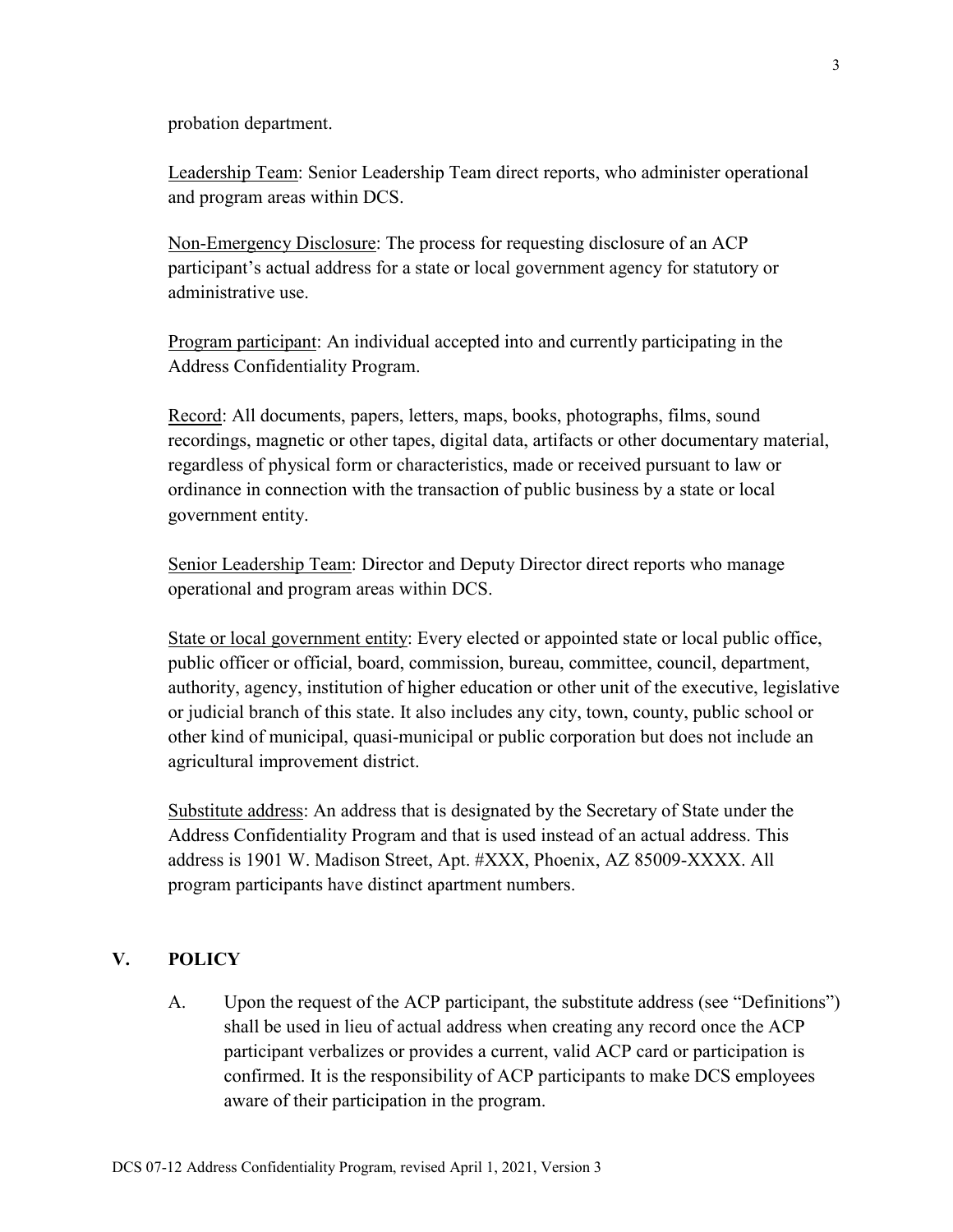- B. If a DCS employee becomes aware of an ACP participant's involvement in the program, they must report it to Audit Management Services (AMS) within one business day.
- C. The actual address of an ACP participant shall be protected from disclosure or redacted from any DCS record created up to 90 days prior to the date of issuance of the ACP authorization card.
	- 1. Actual addresses may be disclosed to the DCS Address Confidentiality Program liaison by the Secretary of State (SOS) for emergency and nonemergency situations. Non-emergency disclosures are the only approved process with the SOS but in certain situations (e.g., Priority 1 Report) they will also grant emergency disclosures. In either instance (emergency or non-emergency) the actual address must not be stored, disclosed, or included in any correspondence.
	- 2. Actual addresses may not be used after the expiration date set by the SOS at the time of disclosure or for any other purpose not outlined in the request. Any record of the actual address must be destroyed at the time of the expiration.
- D. DCS employees seeking disclosure of the participant's actual address shall comply with the ACP actual address disclosure request procedure. DCS employees may not ask a client for their actual address once an ACP participant has made them aware of their participation in the program, nor may they use the address if it was obtained previously.
- E. DCS must redact the actual address (excluding phone number) of an ACP participant from any records that were created up to 90 days prior to the ACP enrollment date. The enrollment date is reflected on the authorization card as date of issue (DOI).
- F. Phone numbers may be excluded from redaction and used to contact ACP participants, but may not be shared outside the organization.
- G. If the any participant (parent, guardian, custodian, child, etc.) becomes actively enrolled into a referral program, the DCS employee making the service referral shall ensure that the contracted service provider is aware of the client's participation in the ACP program.
	- 1. Addresses may not be disclosed to service providers if the client is actively enrolled as a participant in the ACP.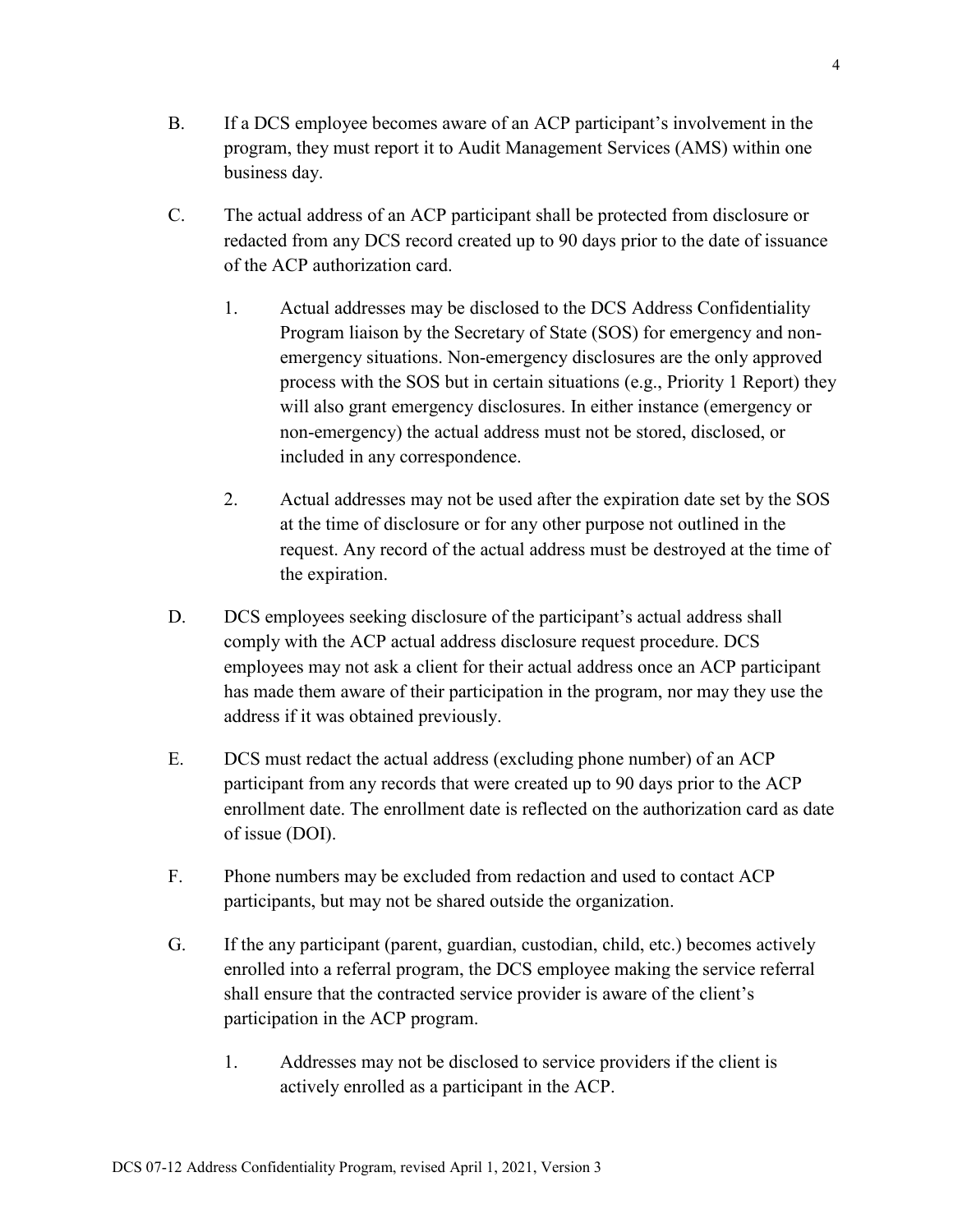- 2. Service providers will follow the steps located in the Requesting Disclosure section of Procedures in order to disclose the actual address or phone number.
- 3. Actual address information must be redacted from any documents leaving the Department.
- H. The DCS employee working with a verified ACP participant ensures confidentiality of records.
	- 1. The verified ACP participant's substitute address should not be updated or changed in Guardian until the person is no longer an ACP participant.
	- 2. It is the responsibility of the DCS employee to review all records before dissemination of those records occurs to ensure the actual address does not appear anywhere inadvertently.
	- 3. The DCS employee does not divulge the actual address to anyone; this includes law enforcement, JPO, DPS, or the A.G.'s Office.

### **VI. PROCEDURES**

It is the responsibility of the ACP participant to request DCS to use the program participant's substitute address. Once the participant verbalizes or provides a current and valid address confidentiality authorization card, DCS employees shall no longer request disclosure of the participant's actual address.

- A. Roles and Responsibilities
	- 1. DCS employees are responsible for:
		- a. reporting to AMS when a client discloses that they are an active ACP participant or when they learn that the client has a substitute address;
		- b. working with AMS to maintain contact with the client; and
		- c. redacting or destroying any phone number or actual address information that is not the substitute address from hard file case records and safeguarding it from unauthorized entities.
	- 2. AMS is responsible for: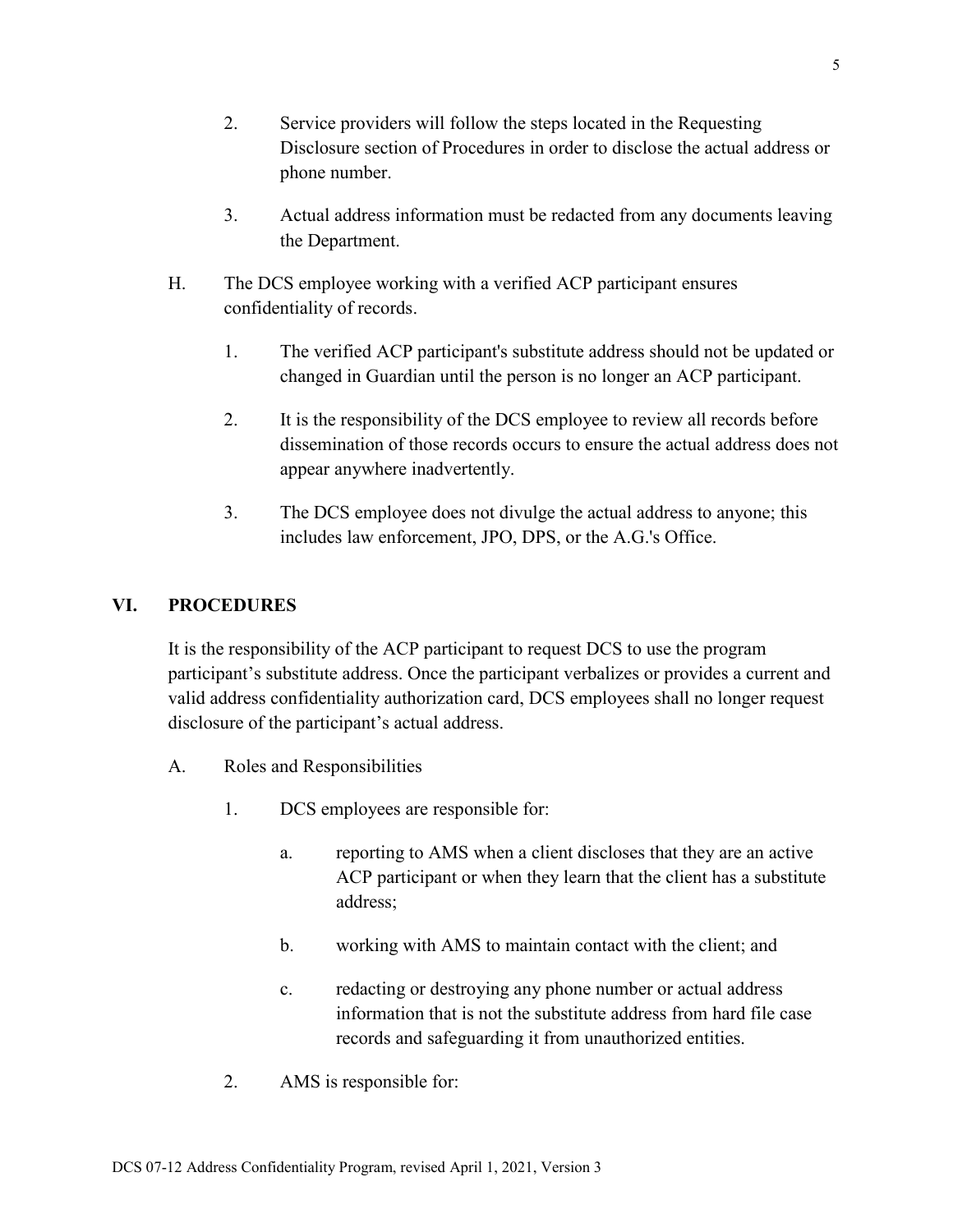- a. working with the SOS to verify ACP participation;
- b. entering and managing addresses and phone numbers for ACP participants in the Demographic tab of a Person record in Guardian.
- c. enabling High Profile status on case records; and
- d. delivering ACP information to DCS employees upon request for a client in the program.
- 3. CRCU is responsible for redacting all addresses from the electronic case record that are not the substitute address when a client discloses their participation in ACP.
- B. Verification of ACP Enrollment

The DCS employee verifies the client's current participation in the ACP by completing the following steps:

Step 1: The DCS employee contacts AMS requesting verification of a client's current participation in ACP.

E-mail: Privacy@azdcs.gov (preferred method); Phone: 602-255- 2615 Faxed: upon request.

The ACP verification request contains the following information:

- full name:
- date of birth;
- Guardian case identification number; and
- ACP substitute address with apartment number.

The apartment number is the unique identifier for the client, and must be included. The SOS will not verify ACP Participation without the Apartment Number.

Step 2: AMS responds with verification or negation of the client's current ACP Participation.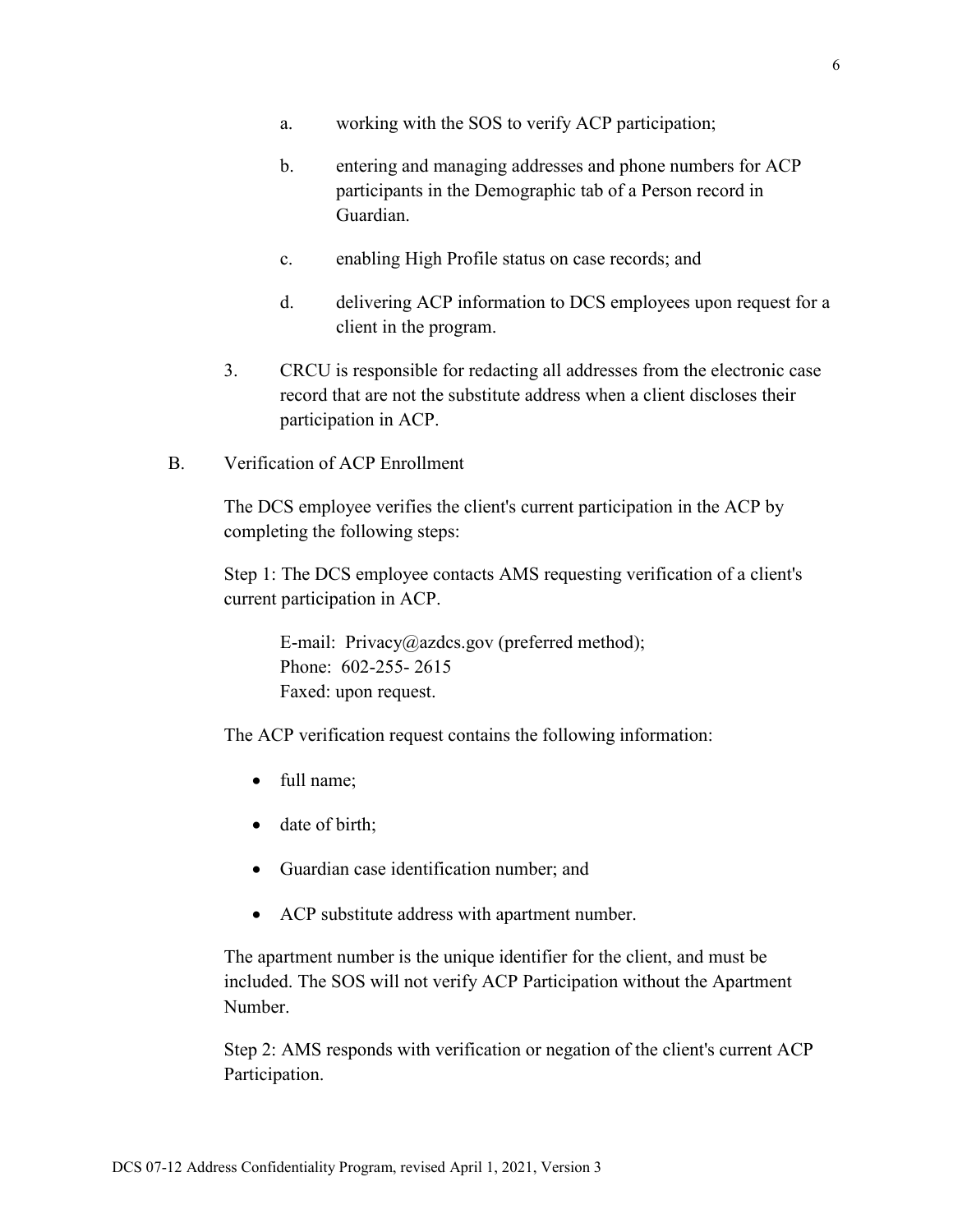- When current ACP participation is verified, AMS requests the DCS employee redact address information, other than the substitute address from Guardian, for the ACP participant and any other case participant who has the actual address listed of the ACP participant.
- When AMS does not have access to a DCS system (e.g., Quick Connect, DCS CHP), AMS notifies the unit with access and that unit must redact the information.
- When current ACP participation is not verified, the DCS employee informs the client. No further protection is required if participation is not verified.

Step 3: After ACP participation is verified, AMS will end date the current address in Guardian and will create the new address with the apartment number of the substitute address in the demographic screen of the Person record in Guardian. The substitute address should not be end dated by anyone but AMS.

Step 4: The case will be put on high profile status. AMS will email the Deputy Director of Field Operations and the Child Abuse Hotline Administrator. Once the case is high profile, only the case manager and designated users may review the cases.

C. Requesting Disclosure of Actual Address

When a DCS employee requires disclosure of a verified ACP participant's **actual** address, the DCS employee works with AMS to obtain the **actual** address.

Step 1: The DCS employee provides AMS with the ACP participant's name and address, with apartment number.

E-mail:  $\frac{\text{privacy}(a)}{\text{azdes.gov}}$  (preferred method); Phone: 602-255-2615 Faxed: upon request.

Step 2: The DCS employee receives verification from AMS of the ACP participant's current participation in ACP.

Step 3: The DCS employee completes the DCS 1248A ACP Non-Emergency Request form (see Forms Index below) and forwards it to AMS.

E-mail:  $\frac{\text{privacy}(a)\text{azdes.gov}}{\text{proferred method}}$ ;